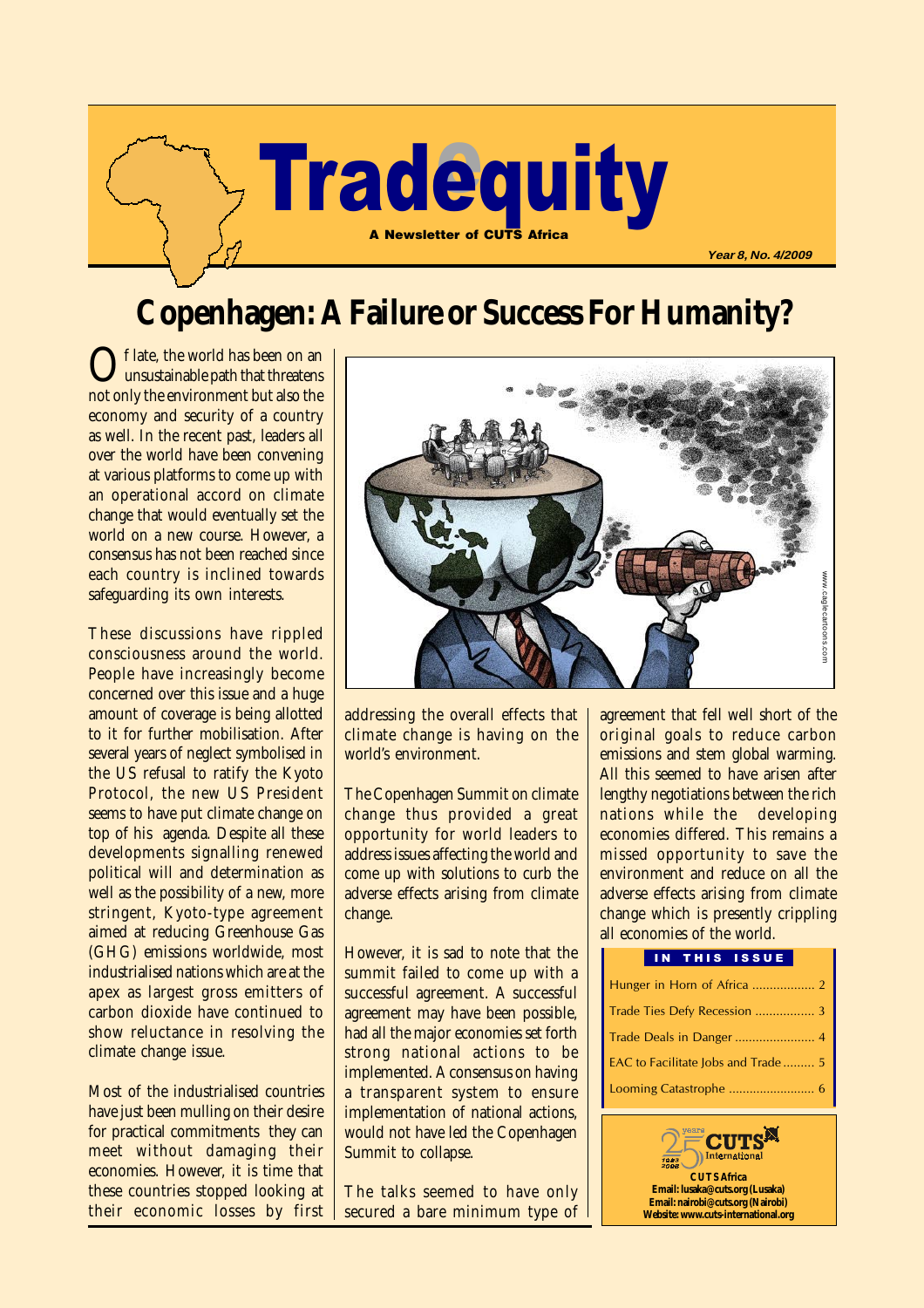#### **Economics and Development**

#### **Private Sector Participation**

The Zambian government has of late realised that the participation of the private sector in national development can greatly help compliment government efforts in that area. This realisation has greatly benefited the country as more foreign and local companies are now participating in activities that are contributing to national growth.

One such private sector organisation that is coordinating the private sector is the Zambia Association of Chambers of Commerce and Industry (ZACCI). ZACCI's role is to promote the development of trade, commerce and industry. The ACP trade facility recently allocated US\$269,618 to support ZACCI in order to strengthen its service delivery to its members. This allocation is to provide focused assistance regarding the building of institutional and analytical capacity of the organisation.

*(ToZ, 23.12.09)*

## **Piling Pressure for Speedy Sale**

Kenya's trading partners in the Common Market for Eastern and Southern Africa (COMESA) trading bloc are pushing for quick privatisation of stateowned sugar firms ahead of full liberalisation of the domestic sugar market in 2012. A team of experts agreed with COMESA saying that full privatisation of at least two government-owned firms by June 2010 is critical to their success in making a positive contribution to the competitiveness of Kenya's sugar subsector at the end of the safeguard period.

The government has yet to roll out a comprehensive timetable for the planned sale of sugar firms despite publication of names of state-owned companies earmarked for divestiture**.** *(BD, 02.12.09)*

#### **Africa Pushes for Autonomy**

The financing of a joint Africa European Union (EU) development initiative could be headed for an operational shift as leaders press for an independent Pan-African kitty to bankroll projects launched under it. African leaders want the Joint Africa-EU Strategy funded through a distinct scheme in place of the current system where it relies on contributions from other supporting kitties by the European Commission (EC).

EU's funding for international cooperation with Africa has over the years mainly come through three geographically-based financing instruments including the European Development Fund that caters to the African, Caribbean and Pacific (ACP)<br>
countries. (BD 13.10.09) countries. *(BD, 13.10.09)*

#### **A Time for Transformation**

Africa's economic growth and poverty reduction are closely linked with the quality of its infrastructure – its power, transport systems, water supply and sanitation, and its Information and Communication Technology networks. In the current economic climate, finding the financial resources for Africa's huge infrastructure needs is an enormous challenge.

Investments in infrastructure are now more important than ever. They can help stimulate the economy, remove bottlenecks to long-term growth, and create jobs.

Better infrastructure could increase productivity of business by as much as 40 percent. In the last decade the telecommunication revolution contributed to half of Africa's improved growth performance; however, during the same period, deficiencies in power infrastructure impeded growth dramatically. *(TP, 22.12.09)*

### **Vital Implications for EAC**

One of the most important event that is likely to shape things around this region for the better is the recent signing of the Common Market protocol for the East African Community (EAC) in Arusha, Tanzania, by all East African heads of state.

Under normal circumstances this should have caused excitement among our people, since life aboard this ship is going to get less monotonous in terms of business competitiveness, economic opportunity, capital inflows, foreign direct investment, donor finance and the long-term impacts like effects on prices of land, labour and size of government. *(NV, 07.12.09)*

#### **Committed to African Development**

Since the independence of many African nations, developed countries have poured in billions of dollars in development aid. This aid is usually given out on bilateral or multilateral agreements. Recently, the EC also reiterated its commitment to fund development projects in the African and Caribbean countries following consultations of the member states.

The European bloc will intensify efforts to bankroll development projects in the developing world with special focus on Africa and Caribbean Islands. This comes as the trading bloc surpassed its funding targets to the developing world by a massive US\$2.75bn.

The EU has of late been putting special emphasis towards funding climate change programmes in developing nations as the environment also constitutes a very important part of development.

*(www.tralac.com, 22.12.09)*

# **Hunger in Horn of Africa**

The United Nations Children's Fund (UNICEF) sounded alarmed<br>on the worsening humanitarian situation in the Horn of Africa. Nearly five million children under the age of five in this region are hungry. There has been a reported increase in the number of hungry children while the number of people in need of emergency assistance in the region has also risen, climbing from 20 million earlier this year to 24 million, the agency said.

The food insecurity has largely triggered due to the prolonged drought conditions, which have led to enormous losses in livestock and surging food prices. *(UN News Services, 14.10.09)*

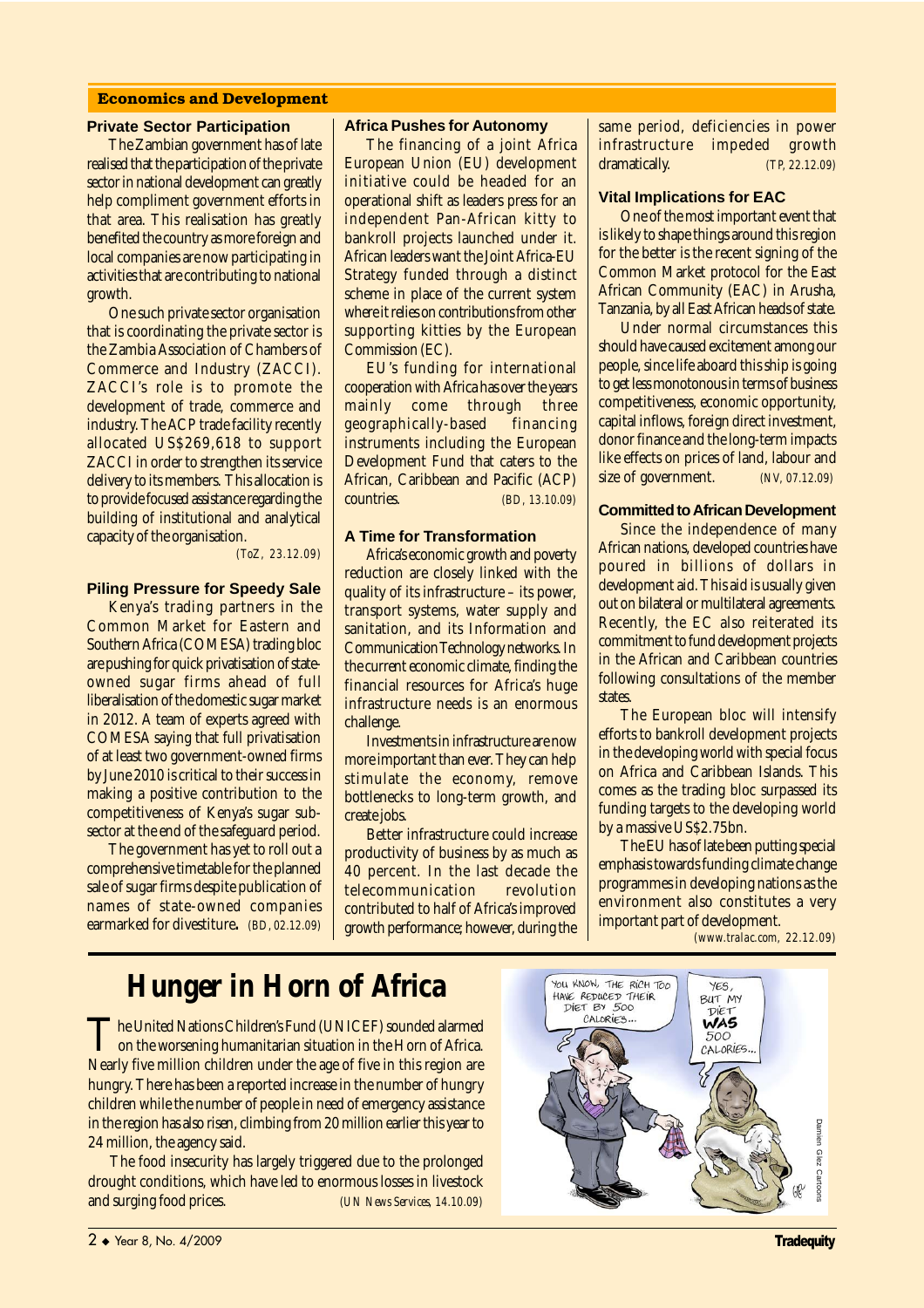#### **News on Trade**

#### **Call for Suspension of EPAs**

With negotiations under the Economic Partnership Agreements (EPAs) between third world countries and the EU, pressure is mounting on trade ministers since civil society organisations (CSOs) are suspicious of the terms of agreement. CSOs from Eastern and Southern Africa (ESA) demanded a ten-year freeze on the negotiations in light of the global financial crisis and its impact on some sector.

The cause behind CSOs demanding EPA suspension is the concern raised on EPAs by the governments of ESA. The EU has been slow to address these concerns, hence the need to delay the EPAs so that they can be harmonised and agreed upon well. *(ZDM, 09.11.09)*

### **Economic Blocs Boosting CBT**

Everyday huge trucks loaded with all kinds of goods traverse the highways and entry border points as a sign of increased cross-border trade (CBT) in Southern Africa. Other than that, 25.4 percent of cargo rolls down the region's railway networks from seafront harbours to the dry ports of landlocked countries.

The creation of regional free trade zones for member countries of both the two trading blocs – Southern African Development Community (SADC) and COMESA have assisted in the rise of CBT. Increase in trade in Southern Africa can partly be attributed to the rise in nontraditional exports by almost 3.8 percent annually in the past 10 years.

*(TEA, 26.10.09)*

#### **Training of Tacticians**

The Rwanda Development Board (RDB) in conjunction with the Netherlands Centre for Promotion of Imports from Developing Countries (CBI) is training Rwandan commercial attachés and some diplomats on how to analyse information related to trade and exports.

The five-day training aims at strengthening the market research and marketing skills of commercial attachés as well as train them to upload researched data directly onto a trade information system. In doing so it will help to build the refractivity in rural areas by targeting certain exports to generate foreign

## **Trade Ties Defy Recession**

The value of bilateral trade between Kenya and China is expected to defy the negative effects of the global financial crisis and drought conditions locally, thus raising prospects of stronger ties between the

two nations in the New Year 2010, according to a latest data. A performance scorecard over the first 10 months of 2009 showed a firm run with the full year value of trade pacts between the two nation expected to remain unaffected.

Over the 10 month period the value of bilateral trade between Kenya and China stood at

US\$1.02mn compared to US\$1.2mn realised over 2008. The performance over 2008 mation expected to<br>
The second at a stock of bilateral trade<br>
walue of bilateral trade<br>
between Kenya and<br>
China stock at<br>
US\$1.02mn compared to US\$1.2mn realised over 2008. The performance over 2008<br>
marked a 30.4 percent

exchange and build the private sector, which in turn will increase revenues and help the balance of trade. *(TT, 25.11.09)*

#### **Doha Agreement to End in 2010**

"The Doha agreement which seeks to eliminate trade barriers among members of the World Trade Organisation (WTO) may end in 2010", Nigerian Minister of Commerce and Industry, Achike Udenwa, **hicz** 

He said the negotiations aimed at creating a level playing field for trade among the 153 member countries of the global trade body are on. The minister said that developed and developing countries should be able to come to an agreement on how to open up their markets to each other without any country being negatively affected as each nation takes steps to protect its economy.

The country has also entered into negotiations with the Government of Thailand on how to invest in rice farms and rice mills in Nigeria since it is the biggest buyer of rice from Thailand, he said. *(DT, 15.12.09)*

#### **Govt Wins AGOA Reprieve**

US President Barack Obama has handed local exporters of Kenya a New Year gift by extending trade benefits under the African Growth and Opportunity Act (AGOA), allowing them a chance to continue tapping in opportunities in the

vast American market in 2010. A raging diplomatic row between the US and Kenya over the pace of reforms had caused iitters among local exporters that President Obama could opt to deny the country eligibility under the AGOA initiative for 2010.

The AGOA Act authorises the US President to annually designate countries eligible for benefits under the pact. Countries are eligible if they are identified as having established or making progress towards setting up market-based economies; the rule of law and political pluralism and eliminating barriers to US trade and investment. *(BD, 28.12.09)*

### **US\$27mn Free Trade Zone**

Rwanda will launch a US\$27mn free trade zone in an attempt to diversify exports and redress its widening trade deficit. The 100-hectare zone will be funded by a public-private partnership and will be the first of its kind in Africa's Great Lakes region.

The Rwanda government hopes to complete a new rail link to Tanzania's main port Dar es Salaam, a new international airport, and a fibre-optic broadband link to neighbouring Uganda . The free trade zone project will create 3,000-5,000 new jobs and help Rwanda capture more market share in a region.

*(COMESA News, 20.11.09)*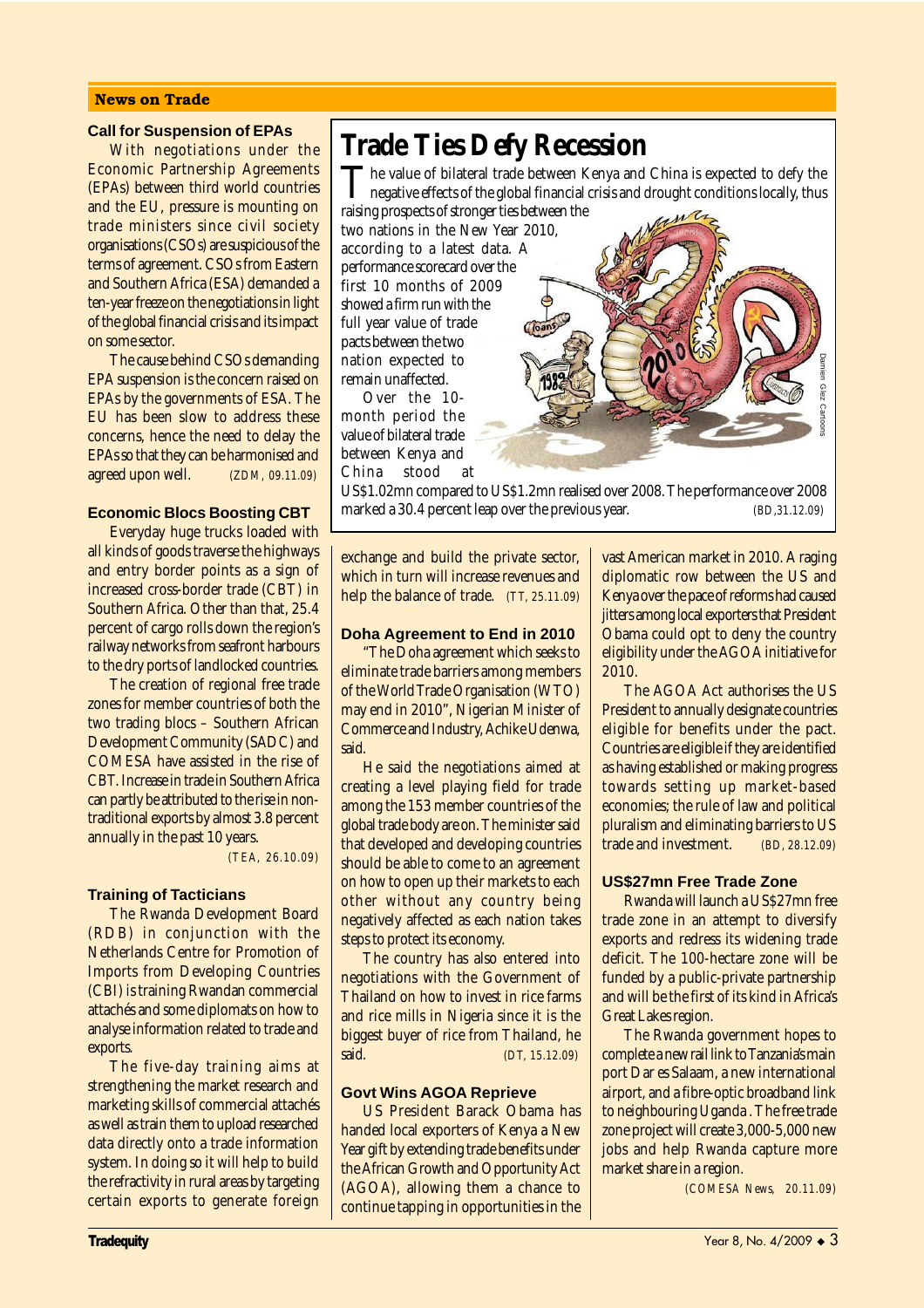# **Trade Deals in Danger**

The ACP countries are being warned of overlapping trade regimes<br>because of lack of a standard timetable for the signing of new economic pacts with Europe. And it is the ACP secretariat raising the alarm, saying the situation could interfere with ACP-EU trade ties. Statistics show that so far only 25 ACP countries have either signed full or interim EPAs with the EU while 11 others, including Kenya, had initialled the deals but not signed a framework on the agreements.

Another 42 countries from the bloc are yet to make any steps in landing new deals with Europe – nearly 20 months after the expiry of the previous pacts that guided trade between the blocs.

*(TEA, 14.10.09)*

### **Harsh Global Trade Practices**

Trade at international level has been characterised by stringent rules, market restrictions and many trade barriers which have in most cases worked well for developed economies. But for the developing economies, the foreign exchange base has tremendously been affected by these harsh trade practices, which have further undermined their economies and worsened external debt situations.

Zambia' Commerce, Trade and Industry Minister, Felix Mutati also stated that fair trade policies address sustainable economic and human development. These policies present the most realistic framework necessary to correct trade imbalances and give the poor and developing countries greater economic growth potential and a more effective capacity to defeat poverty.

*(ToZ, 04.12.09)*

#### **Removing Trade Barriers**

Kenya and South Africa are going to set up a joint secretariat to ease trade between them, giving local investors easier access to the Johannesburg market. The two institutions are expected to rev up investment between the countries that is currently skewed in favour of South Africa. Official data indicate imports from South Africa are currently 20 times the value of Kenya's exports to that country, a clear signal that South African investors are reaping more from trade between the two countries.

Kenya exported goods worth US\$0.047 to South Africa in 2008 while it received goods worth US\$0.60 from the country. This has been attributed to tariff barriers and the advancement of the South African economy compared to Kenya, which has seen it sell high value goods such as vehicles, machinery and computers to Kenya. *(BD, 28.10.09)*

#### **Simplified Trade Rules**

Joint efforts by the EAC and COMESA to implement the simplified trade regime have been lauded for spurring expansion in small-scale CBT of cereals in the region. The simplified trade regime focuses on customs and rules of origin.

The changes have also opened a large market to both member and non-member countries. Small-scale cereals traders within the EAC are expected to reap the benefits of this union which will facilitate trade by reducing barriers.

Of late, there has been a remarkable rise in the volume of informal trade across East African borders, according to the Regional Agricultural Trade Intelligence Network (RATIN) reports.

*(BD, 29.12.09)*

#### **One Stop Border Post Launched**

Faster border clearance is one issue that can help commerce people trade faster with reduced time and expenses. On most of the African borders, traders spend more time moving from one office to another on both the sides of the border for clearance. With the coming in of the One Stop Border Facility, business at border posts has gained momentum since unnecessary procedures have been cut off.

On December 01, 2009, the Chirundu One Stop Border Post became operational. It was characterised by harmonised procedures at both sides of the Zambia – Zimbabwe borders. On December 05, 2009, the presidents of Zambia and Zimbabwe officially launched



the facility at their shared border. With this launch, all border agencies from the two countries are being incorporated to reduce on time and improve trade facilitation. *(TP, 03.12.09)*

### **Trade Facilitation on Cards**

Trade between Zambia and China has grown in the past five years culminating in huge investments by Chinese companies in mining, agriculture and the construction sectors. The booming trade between the two countries has also seen an exchange of visits of both politicians and business delegations from either side. Zambian firms have also been taking part in Chinese business exhibitions while Chinese companies seeking investment opportunities; have also been making trips to Zambia.

As a result of this evolving relationship between the two nations, the Zambia-China Business Association (ZCBA) is in the process of establishing a trade facilitation service that will enable Zambian entrepreneurs access to authenticated machinery from China.

*(TP, 03.11.09)*

## **High Prices Hurt Grain Trade**

High cereal prices continue to resist volume of grain traded in East Africa as the menace of informal CBT also takes a beating. The regional trade market said the drop in volumes of grains traded across the borders "might have been contributed by the fact that prices of grains were unseasonably quite high in 2009".

Cross border statistics maintained by RATIN indicate that the volume of beans in September 2009 fell to 14,277 metric tones from 19, 732 metric tones for the month of August 2009. *(BD, 15.10.09)*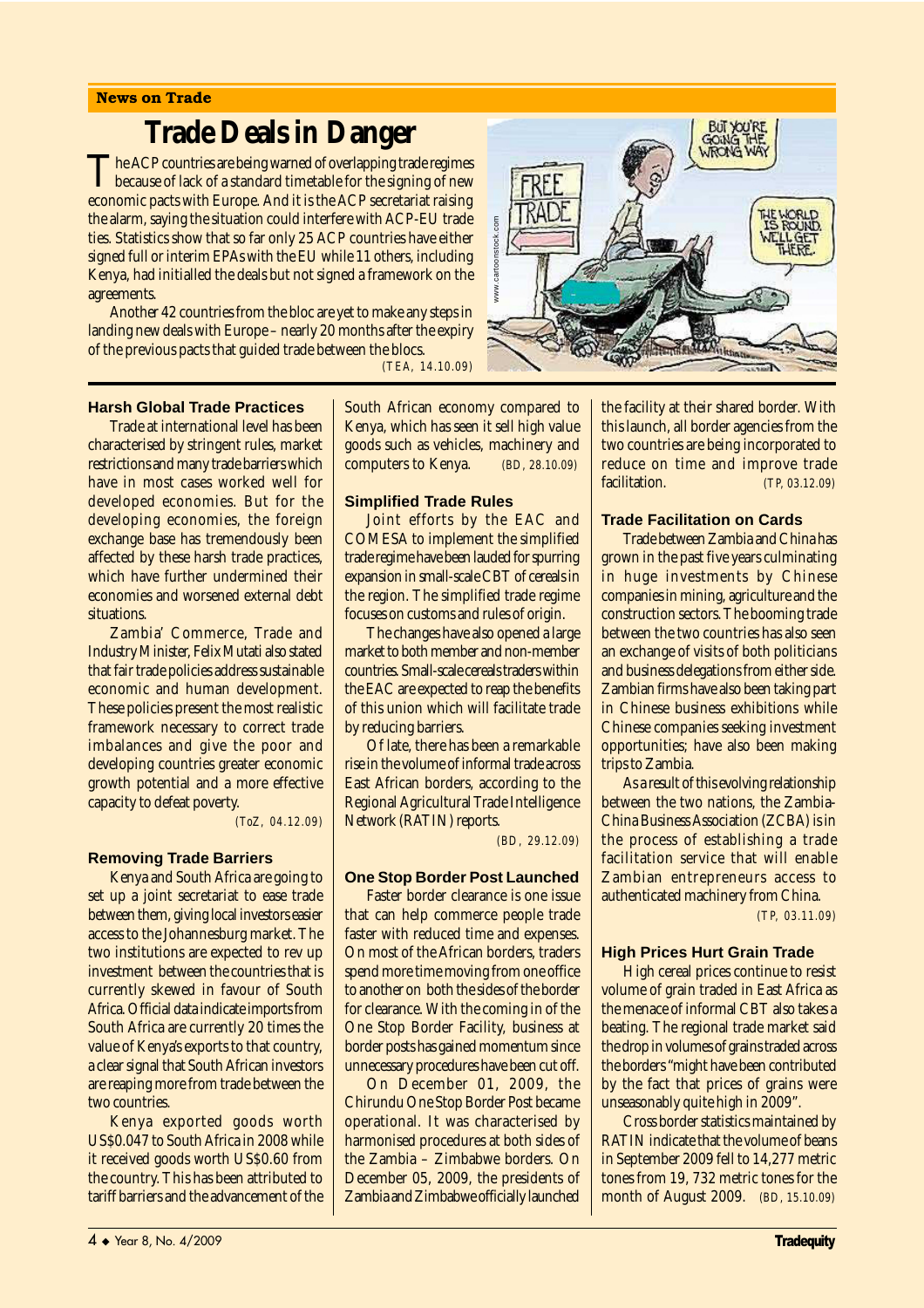#### **Regional News Round-up**

#### **Aid for Trade**

The EU is giving a total of US\$898.88mn to the COMESA member countries to finance projects that will help them develop capacity in trade with other countries. The funds are to benefit companies investing in warehouse receipt systems, road construction, agriculture improvement projects and government departments among other things.

It is aimed at developing the least developed countries' capacity to trade. It includes support to building new infrastructure, improving ports or customs facilities and assistance in helping factories meet European health and safety standards for imports. *(EA, 15.11.09)*

#### **Increasing Trade Threefold**

COMESA has announced a number of measures to increase intra-regional trade threefold. According to the bloc, it will step up efforts to reduce non-tariff barriers, address communication and transport problems, improve customs procedures and charges, and improve access to market information. COMESA had launched its Customs Union in June 2009 to realise its desire to raise intra-regional trade levels from seven percent currently to 25 percent.

The programme is developing sector strategies for key priority sectors that have been identified by the COMESA. Additionally, COMESA is undertaking a "comprehensive" industrial audit to identify supply-demand gaps in addition to supporting member states in developing their industrial policies, strategies and master plans in line with the regional industrial strategy.

*(www.Bilaterals.org, 16.11.09)*

## **EAC Agrees on Common Market**

EAC Common Market Protocol that paved way for the free movement of goods, labour and capital becomes operational from July 01, 2010. To this effect the Heads of State of the EAC member states have directed the council of ministers to oversee and approve institutional arrangements that will support the management of the Common Market. They also urged the partner states to ensure that the protocol is ratified quickly in order for it to become operational starting July 01, 2010.

Leaders took note of the progress in the consolidation of the EAC Customs Union. They approved the review of the common external tariff and rules of origin but on condition that the council of ministers report to the summit on decisions taken on any of the approved reviews. *(EABW, 01.12.09)*

#### **Blocs Face Acid Test**

The proposed merger of three regional economic blocs is soon expected to face an acid test when member states give views on recently released work plans that seek to guide the process. SADC, EAC and COMESA are eyeing a free trade area (FTA) covering more than 527 million people with an estimated combined gross domestic product of US\$624bn.

The partners had created a roadmap to guide the proposed grand FTA process. The roadmap sets out the overall justification for the FTA and includes a memorandum of understanding to be approved by the heads of state, as well as a draft agreement for the eventual establishment of the area. *(BD, 09.12.09)*

### **Positive Outlook Forecast for SSA**

The International Monetary Fund (IMF) has forecast a positive recovery in sub-Saharan Africa (SSA) despite the negative effects of the global economic crisis. Commenting on the main findings of the IMF's *'2009 Regional Economic Outlook: Sub-Saharan Africa'* report, Monsio Sayeh, Director of the IMF's African Department noted that many regional member states have been hard hit by the crisis, reducing economic growth

to just one percent in 2009 following a period of sustained high economic growth.

Scaled-up financial support from the IMF has supported countries' policy response. Sayeh said that the doubling of lending limits and more flexible policies have facilitated a rapid response to countries' needs. The new IMF commitments to SSA have reached over US\$3bn so far in 2009, compared to some US\$1.1bn for the whole of 2008 and only US\$0.1bn in 2007.

 *(BuaNews, 08.10.09)*

#### **Revenue Share Increase**

Members of the Southern African Customs Union (SACU) have submitted a proposal to South Africa to increase annual revenue shares for each member state. Botswana's Minister of Finance and Development Planning Kenneth Matambo said that although member states have accepted the formula used to divide the tax revenue, their individual shares are insufficient to support their 2010-11 national budgets.

Matambo revealed that increased government expenditure and huge national budget deficits are the reason why member states are calling for an increase in their revenue shares. He observed that SACU members were not spared the effects of the global recession, thus proposing increments in light of their budgetary status. *(BOPA, 17.12.09)*

## **EAC to Facilitate Jobs and Trade**

 $\mathbf{B}$ y the end of 2009, it could become possible for<br>a citizen of any of the EAC member states to get employed in any of the five countries or set up a business. Except for Tanzania, it could also be possible for Kenyans to buy land and settle in any of the East African states once the common market is established after the signing of the protocol in three weeks' time.

EAC minister Jeffah Kingi said the five heads of state will sign the protocol, which will then kick off the process for the establishment of the common market.He said the key benefits of the

2012. *(DN, 29.10.09)*www.caglecartoons.com

common market would be the free movement of services, labour and the right of establishment.

Goods originating from the member states would also have had zero rating on tariffs, allowing traders to export their products without having to pay prohibitive taxes. The full establishment of the common market is intended to be complete by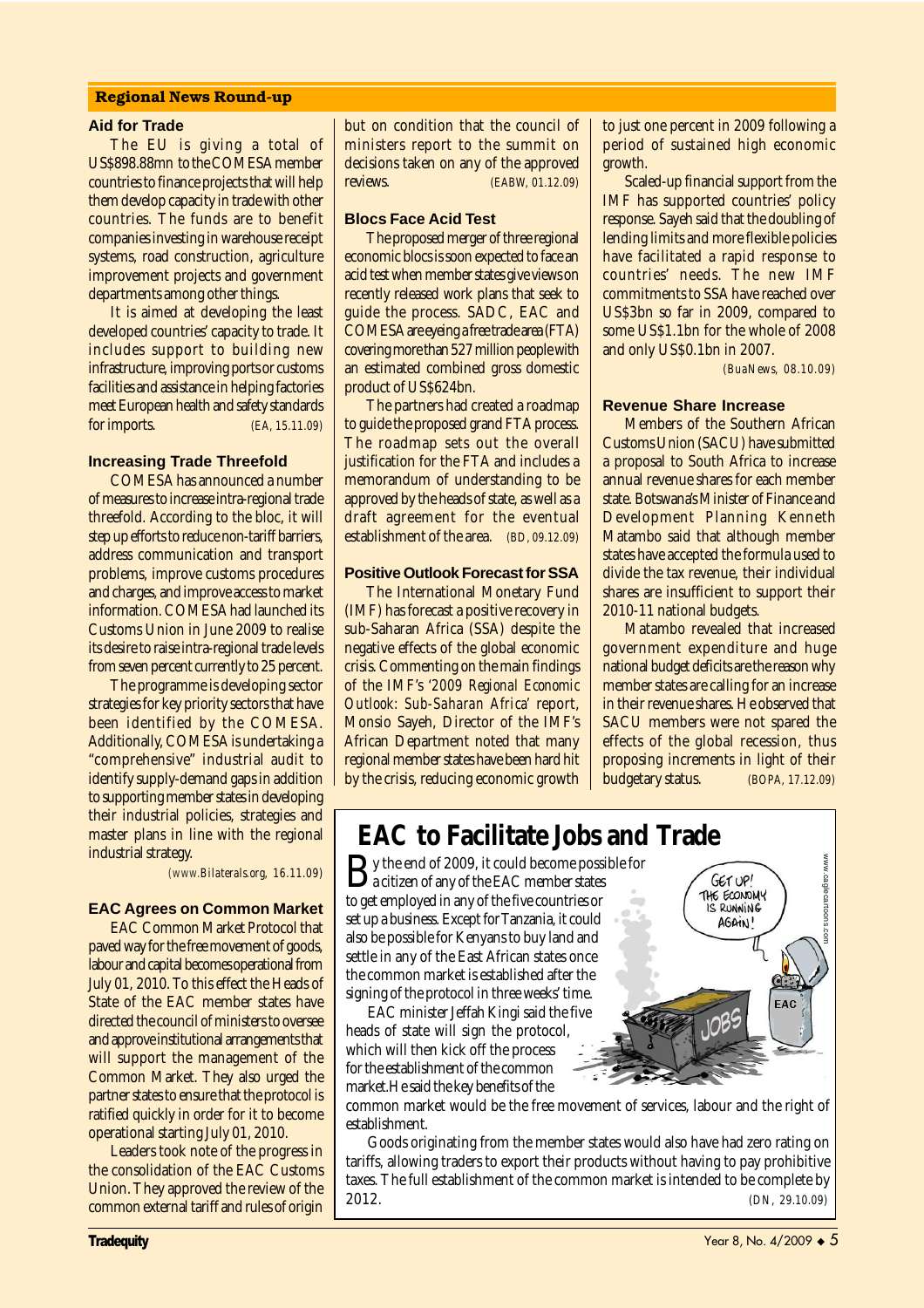## **Environment/Consumer Issues**

#### **Farmers Receive FAO's boost**

The Food and Agricultural Organisation (FAO) is to provide Tanzania with advisory support for farmers that will help them better respond to market opportunities and thus heighten food security. They will get technical assistance in farm management and marketing and will be encouraged to join producers' groups.

Farmers will be trained in business management and marketing, said FAO, adding that the programme will result in better extension services capable of giving small farmers a market orientation.

If greater emphasis is given to good practices in both production and marketing, decision-makers at all levels in Tanzania will be in a better position to ensure that wherever possible agricultural production will respond to the demands of consumers and not just to that of the individual household. Training materials will be distributed and coaching and monitoring will also be part of the package designed. *(www.afrolnews.com, 28.12.09)*

## **Kenya to End Power Shortages**

Kenyan authorities have declared an end to future power shortages in the East African state, saying the government will move into solar, wind and geothermal power generation to put an end to blackouts.

The Energy minister, Kiraitu Murungi, said new rules on power management will soon be gazzetted to force all buildings within the city and other major towns to install solar water

heaters. There will private sector involvement in this project due to high cost involvement.

*(www.afrolnews.com, 24.11.09)*

#### **Cracking the Whip**

Nigeria's Economic and Financial Crimes Commission (EFCC) has clamp down about 800 scam e-mail addresses and nabbed 18 people high profile syndicates who specialise in cyber crime. According to EFCC statement, the latest crack down, is to get tough on Internet fraudsters through an initiative tagged "project eagle claw".

It is expected that the project to fight cyber fraud would be in full force in the coming months and will take Nigeria out of the top 10 list of countries with the highest incidence of fraudulent e-mails.

The EFCC is fine-tuning security modalities with Microsoft to take down fraudulent e-mails. The EFCC structure for combating cyber crime revolved around cyber raids and investigation of petitions. *(www.afrolnews.com, 23.10.09)*

#### **AIDS Prevention Threatened**

Over 50 Ugandan and international organisations are warning government that the "repressive" HIV and AIDS Prevention and Control Bill, soon to be voted on in the Kampala parliament, could destroy Uganda's earlier successes in fighting back the pandemic.

The controversial bill would, if approved, criminalise the willful transmission of HIV, the failure to "observe instructions on prevention and

treatment," and misleading statements on preventing or controlling HIV. It includes mandatory testing for HIV and forced disclosure of HIV status.

And it further strengthens penalties related to homosexuality and prostitution. It is important to have a law that protects the rights of people with regard to the HIV/AIDS epidemic.

*(www.afrolnews.com, 06.11.09)*

#### **Increased External Deficit**

The IMF has commended Zimbabwe's recovery progress, but has however warned on the large external current account deficit and increased credit as well as liquidity risks in the banking system. The government has broadly adhered to cash budgeting, achieved a significant improvement in budget revenue, established a multicurrency system, and largely liberalised prices and the exchange system.

The fund also noted that resolving the Reserve Bank of Zimbabwe governance problems and restructuring its balance sheet would be key, while also the government should enforce the property rights, and maintain the rule of law.

The Fund has also said access by Zimbabwe to IMF lending facilities would require a sustained track record of sound policies and donor support for the clearance of arrears to official creditors.

*(www.afrolnews.com, 29.10.09)*

# **Looming Catastrophe**

Recent scientific predictions have shown that most parts<br>of Africa are going to be dry because of lack of enough rain and poor distribution of rainfall. There is a need of drought-tolerant crop varieties which are accessible to farmers. Most communities in Africa are dependent on farming and this bleak picture could be devastating to their livelihoods.

Thousands of square kms of arable land is slowly being engulfed by the Sahara Desert. This too is causing catastrophic consequences on both African farmers, their livestock and welfare. In Kenya, thousands of cattle have been dying due to drought and this can only be reversed if world leaders commit to a binding climate change treaty.

*(www.allafrica.com, 13.11.09)*

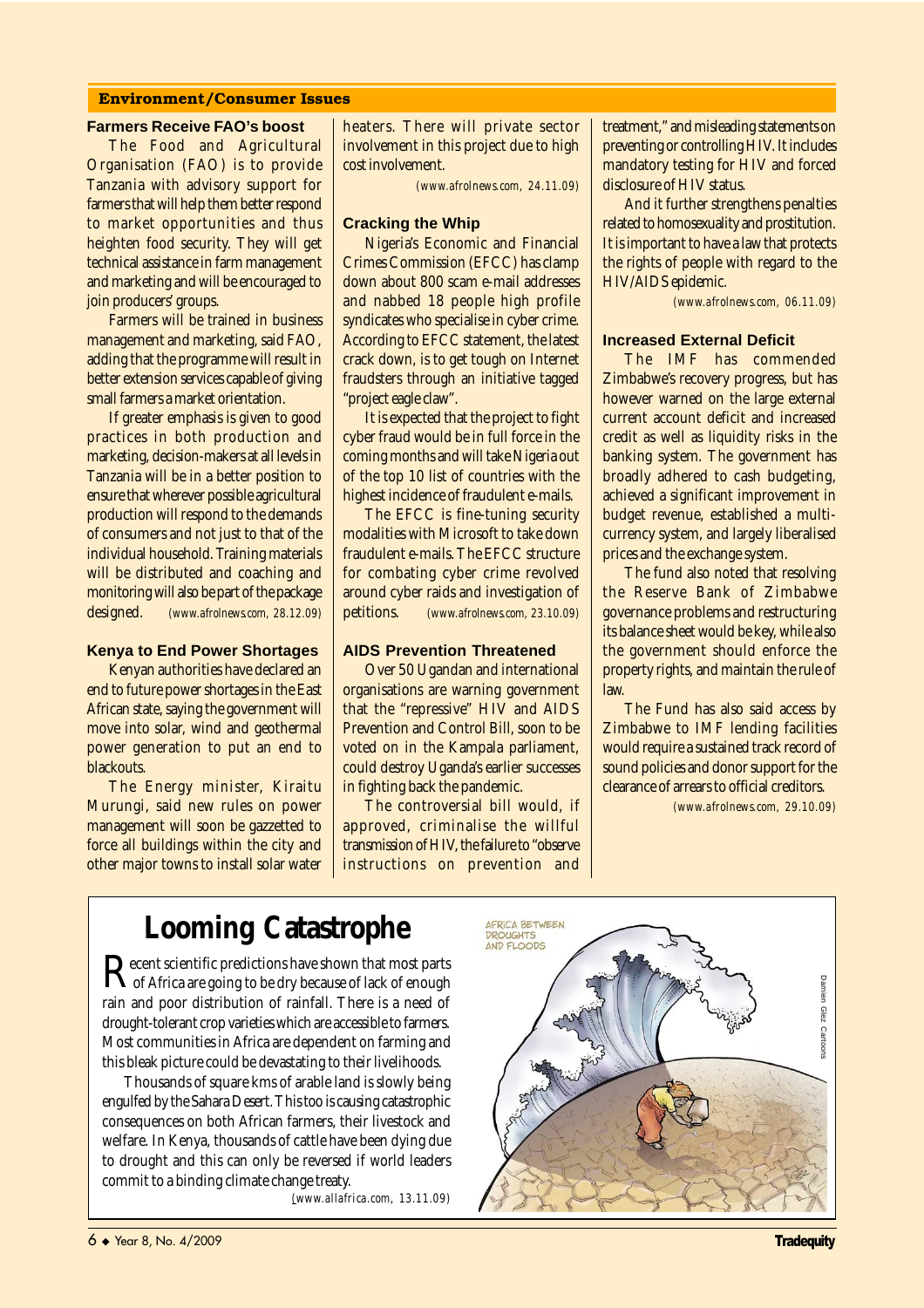#### **Events**

## **Competition Policy and Regulations in Kenya's Energy Sector**

UTS in collaboration with Investment Climate and Business Environment Research Fund (ICBE-RF) created by Trust Africa,<br>the International Development Research Centre (IDRC) and the Foundation for Sustainable Enterprise and (FSED) has conceived a research project on 'Competition Policy and Regulations in Kenya's Energy Sector' to review and assess the

Competition Policy and Regulation *vis-à-vis* the Energy Sector reforms in Kenya.

It is in this regard that a dissemination workshop on 'Regulatory and Competition-related reforms in Kenya's Power and Petroleum Sector' was held in Nairobi on October 21, 2009. This event attracted 23 participants from the energy sector, research institutions, private sector, academia, Kenya electricity generating company and the civil society.

The study was envisaged to:

- assess the institutional framework of the national competition policy and the regulatory structures;
- review and evaluate the competition policy and regulatory framework of the energy sector in light of energy sector reforms; and
- undertake a comparative analysis of competition and regulatory framework in energy sector in other countries.

*For more details, please visit:*

*http://www.cuts-international.org/ARC/Nairobi/Competition\_in\_Energy\_Sector/eventdissemination\_workshop\_on\_Regulatory\_and\_Competition\_related\_reforms\_in\_Kenya.htm*

## **Building Trading Capacity for Poverty Reduction**

*CUTS ARC, Lusaka in partnership with Civil Society for Poverty Reduction (CSPR), Zambia and with the assistance of Finnish Embassy, Zambia is supporting civil society groups to respond to ongoing policy discussions in Zambia on productive capacity building and trade development taking place through the Enhanced Integrated Framework (EIF). During the second half year of the project, a number of activities and research was undertaken to supplement work by the Government of Zambia to benefit from the EIF support.*

### **EIF Sensitisation Workshop**

CUTS held the fourth sensitisation workshop under the EIF project in Chipata, on November 02, 2009.

The objectives of the workshop were to:

- sensitise and engage various stakeholders on the EIF process so that they could assess the opportunities of the EIF to lease developed countries (LDCs), such as Zambia;
- assess the feasibility of incorporating the EIF in the Fifth National Development Plan; and
- provide recommendations that would feed into the successful implementation of the EIF in Zambia.

## **Research Findings Dissemination Workshop**

CUTS held a research dissemination workshop under the EIF in Lusaka, on November 27, 2009. The objective of this workshop was to disseminate the two research studies: *A Study on the Rice Value-chain in Zambia* and *An Assessment of the Zambian Diagnostic Trade Integrated Study* to various stakeholders which included government, donor communities and CSOs and media in the hope that the two study reports should contribute to the successful implementation of the EIF process in Zambia.

## **Capacity Building of Media on WTO**

CUTS in coordination with Caritas Zambia held a capacity building workshop for the media on WTO issues in Lusaka, in November 2009. The aim of the workshop was to enlighten media personnel on the WTO and the forthcoming WTO Ministerial Conference in Geneva, Switzerland. An overwhelming number of business reporters and editors drawn from both the print and electronic media attended the workshop which gave them insights of the global trading system.

The objectives of the workshop were to:

- enhance understanding among the media practitioners in Zambia in order for them to effectively understand and be able to report on the WTO issues as they relate to development and poverty reduction in Zambia;
- provide an update on the key issues for analytical reporting on the Doha negotiations;
- discuss the national priorities for the 2009 WTO Ministerial Conference; and
- provide recommendations that would feed into the successful implementation of WTO negotiations.